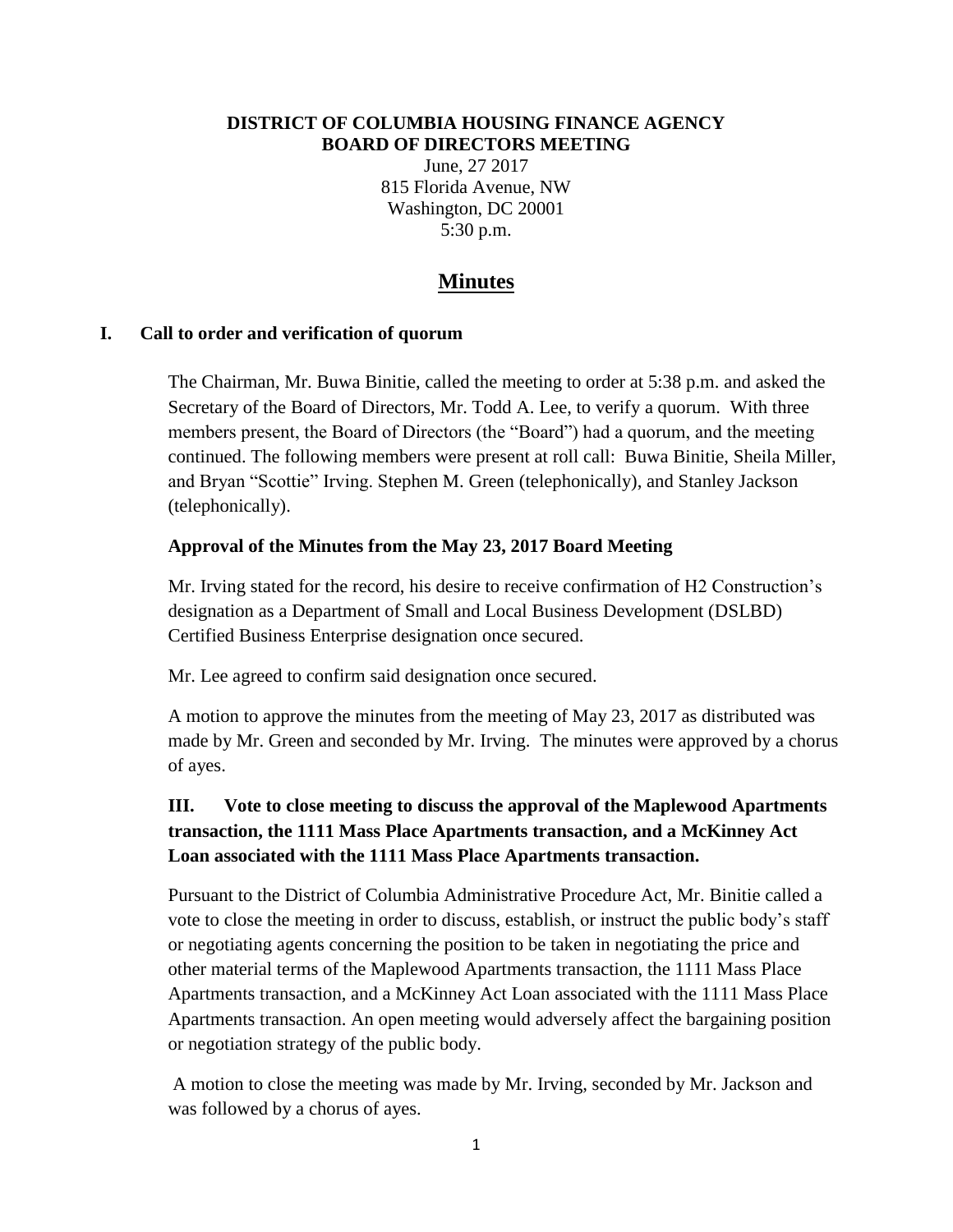The meeting was closed by unanimous consent at 5:42 p.m. and resumed at 6:44 p.m.

# **II. Consideration of DCHFA Final Bond Resolution No. 2017-13 for the Maycroft Apartments.**

DCHFA Development Analyst, Mr. Bobvala Tengen presented the following information to the Board:

- The Agency recommends adoption of a DCHFA Eligibility Resolution for the Maplewood Courts transaction in an amount no to exceed \$14,250,000
- The principal developer of the project and property management agent is Vesta Corporation
- Additional members of the development team include Marous Brothers Construction as the general contractor and architect of record for the project.
- The project is located at 2300-2306 Hartford Street (even only) and 2850 -2852 23<sup>rd</sup> Place (evens only) in the Randle Heights neighborhood of Washington, DC and will consist of the acquisition, rehabilitation and construction of seven garden style apartment buildings which currently consist of 94 units.
- The total Project development cost will be approximately \$22.7 million (approximately 241,997 per unit)

### **Construction**

- Construction Period is estimated to be 12 months.
- Anticipated closing on this transaction is October 2018.

### **Financing**

- The total project development cost will be approximately \$22.7 million, which will be financed with short term tax exempt obligations, a subordinate loan from the DC Department of Housing and Community Development (DHCD), and Low-Income Housing Tax Credit (LIHTC) equity, interim income, sponsor loan and deferred developer fee.
- The long term financing will be funded from the proceeds of FHA 221(d) (4) loan. PNC will be serving as the construction to permanent lender.
- The investor, PNC, is anticipated to purchase tax credits at a rate of \$1.01 per \$1.00 of credit yielding an LIHTC equity contribution of \$7.4 million.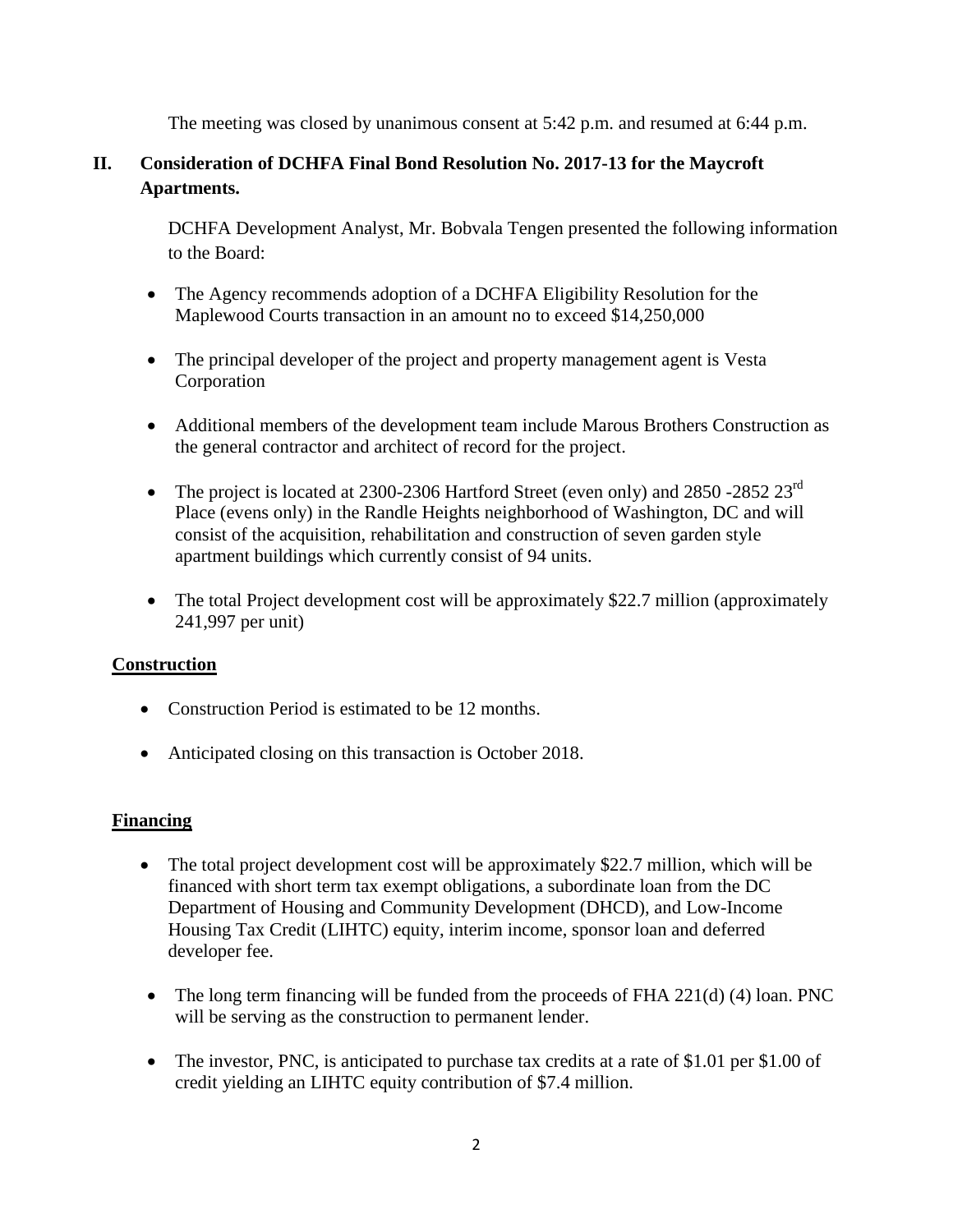The capital stack is as follows:

- \$11.3 million in DCHFA short term tax exempt obligations
- \$6.65 million FHA Mortgage
- \$7.4 million in equity raised through the syndication of LIHTCs
- \$6.7 million in loan from DHCD Housing Production Trust Fund
- \$564,784 in deferred developer fee
- \$1.4 million sponsor loan
- 83,473 in interim income

With respect to the Program:

- The bedroom mix is as follows:
	- o 1 one bedroom unit
	- o 15 two bedroom units
	- o 78 three bedroom units

100% of the units will be set aside for households at or below 60% of AMI for both bonds and tax credits.

Based on the proposed unit mix 89% of the units will be set aside at the 60% AMI level, 11% set aside at the 30% AMI level

### **Project Economics**

The projected gross potential revenue for the project is \$1,277,160. DCHFA staff assumed a 7% vacancy for an effective gross income of \$1,202,490. Total operating expenses of \$777,220 or approximately \$8,268 per unit. The project's net operating income is \$425,270 and has a debt service coverage ratio of 1.19 that increases during the first seven years and begins to trend downward but remains above a 1.22 during the 15 year analysis period.

Ms. Tengen then introduced Mr. Arthur Greenblatt, President and CEO of Vesta Corporation for developer presentation.

Mr. Greenblatt discussed the history of Vesta. He then discussed Vesta's initial assumption of management responsibility in 2013, and the process by which it (Vesta) replaced the general partner at the property, and later installed its affiliate in that general partner position. Per Mr. Greenblatt, Vesta successfully applied for DHCD funding in Spring 2017. Vesta has a track record with PNC both on debt and equity financing. PNC will underwrite the mortgage, provide permanent FHA financing, and serve as the tax credit investor.

Mr. Greenblatt discussed Vesta's installation of child learning centers in its properties and its intention to expand the scope to serve adults at the subject site. He also discussed the scope of work as it relates to the redevelopment of the laundry facility and playground.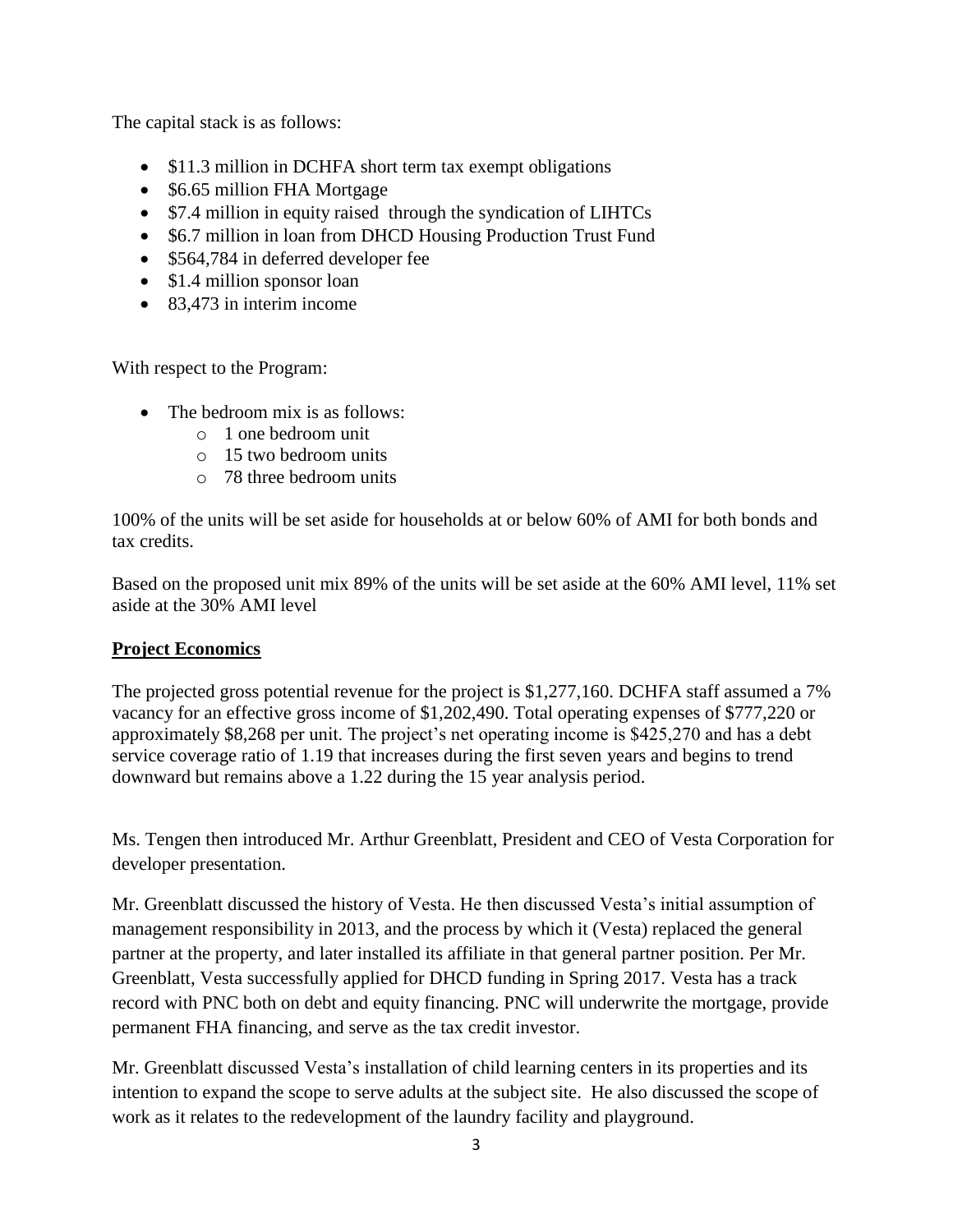Mr. Binitie cited the existence of 78 three-bedroom units at the site. He then inquired on the recent increase in vacancies at the development from nine to 14. Mr. Greenblatt indicated that there are "a number" of three-bedroom units occupied by families that at the time of original leasing required the space, which are now underutilized due to reduction in household size. Mr. Binitie characterized the property as "over housed."

Mr. Greenblatt indicated that occupants of those "over-housed" units would not require equally sized temporary construction-period space. He then indicated that Vesta would defer a firm decision/strategy on whether and how to return unit occupants to appropriately sized units. He then discussed his desire that the vacancy rate increase to 20-25 units in order to facilitate sufficient temporary space for on-time completion. He expressed his expectation to achieve that vacancy rate through attrition, but discussed the possibility of increasing the construction timeline by one or two months in the event of continued constraints on temporary space. Mr. Binitie requested a detailed report on the relocation plan prior to Board approval of the final bond resolution, which Mr. Greenblatt agreed to provide. Mr. Greenblatt asked whether a report akin to the one provided in relation to the Park Southern transaction would suffice. Mr. Binitie responded in the affirmative. Mr. Greenblatt stated that the report would be provided to the Board in "a couple of weeks."

Mr. Jackson asked whether special consideration would be given to families of school-aged children such that commutes would not be disrupted. Mr. Greenblatt answered in the affirmative.

Mr. Binitie asked for details on the \$1.3 million developer loan described as a permanent source. Mr. Greenblatt expressed his desire that the loan serve as bridge debt, but stated that the DCHFA loan as converted to permanent FHA debt and the DHCD loan are priorities for repayment, and that the developer loan will exist for at least 15 years.

Mr. Binitie asked whether the loan was included in the calculation of basis. Mr. Greenblatt expressed a lack of certainty, and referred to the work of the developer's accounting firm Cohn Reznick in making basis calculations.

Mr. Binitie asked for confirmation that the developer is prepared to retain the so-called bridge debt for as long as necessary. Mr. Greenblatt answered in the affirmative.

Mr. Binitie inquired on why developer liabilities ratio declined drastically between 2015 and 2017.

Mr. Greenblatt was provided a copy of the financial documents provided to the Board and relied on by Mr. Binitie in his question regarding liability ratios. After some attempt to interpret the document for the Board, Mr. Lee indicated his intent to have the Developer respond to the Board at a later date. Mr. Greenblatt stated that the ratios were somehow related to an acquisition line of credit and temporary loans.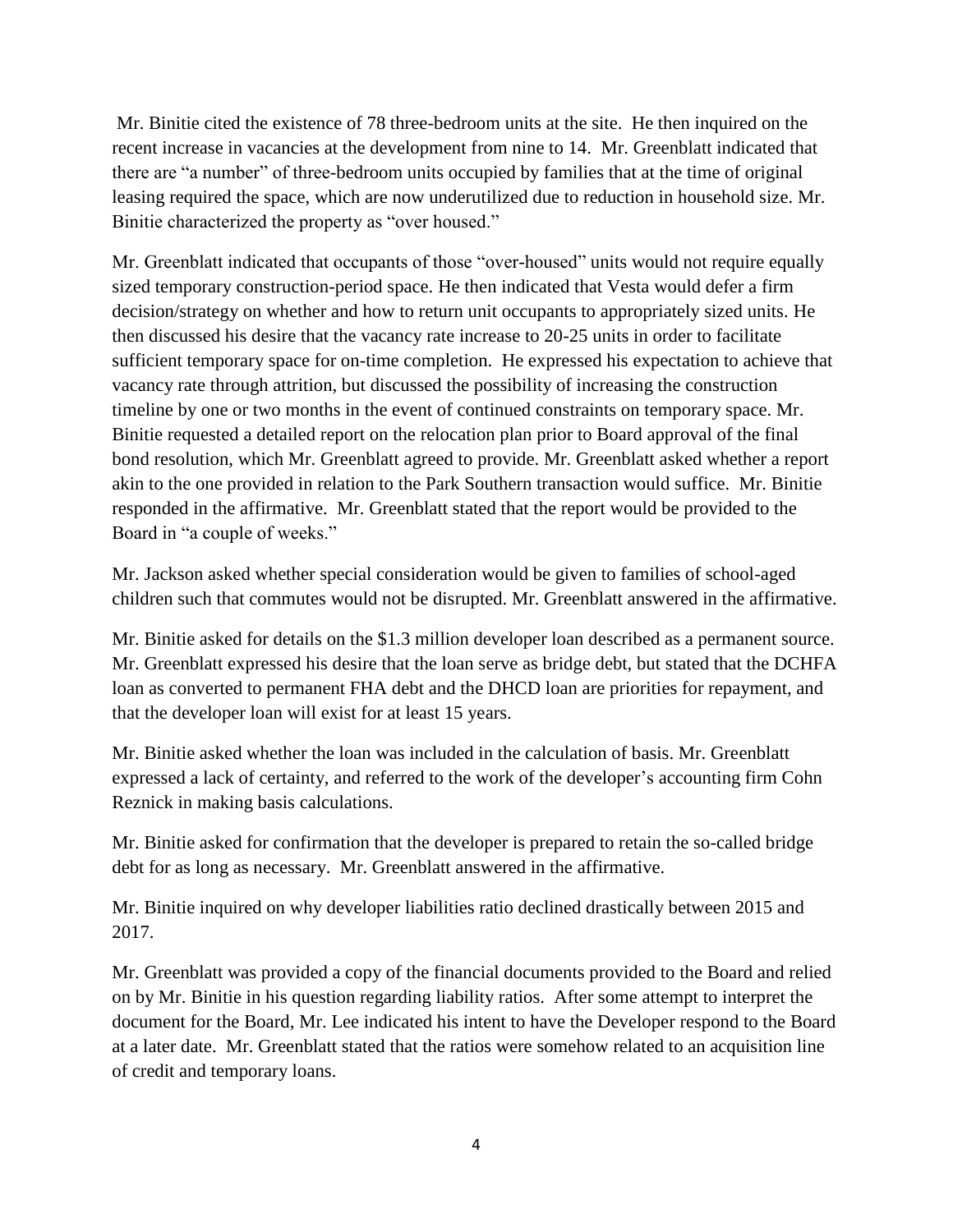Mr. Binitie called for a vote on the matter. A motion to approve the resolution was made by Ms. Miller and seconded by Mr. Jackson. Mr. Lee then took a roll call vote. All present members voted in the affirmative. The motion carried.

## **III. Consideration of DCHFA Eligibility Resolution No. 2017-15 for the 1111 Mass Place Apartments.**

Shirley Boubert-Rumble, DCHFA Deputy Director, Multifamily Lending and Neighborhood Investment presented the following information to the Board:

1111 Mass Place Apartments is requesting \$500,000 McKinney Loan for the pre-development expenses associated with the financing for the project. And to obtain an \$18 million short-term tax exempt bond financing.

The project consists of an 83,000 square feet, ten story, mid-rise building, with 45 parking spaces. The scope of the project is a moderate rehab, for primarily building system upgrades. The principal developer is, NHT Development. The number of units is 160, consisting of primarily efficiencies and one-bedroom units.

The capital stack consists of \$16.7 million in DCHFA short-term bonds, another portion of \$1.3 million for a total of \$18 million that will be taken out with FHA lender, permanent financing, and LIHTC equity.

Additional financing of \$7 million in equity, LIHTC, \$10.7 million from DHCD Housing Production Trust Fund, and \$1 million in deferred development fees.

Ms. Boubert-Rumble then introduced the development team, generally. Mr. Edward Pauls, Assistant Vice President at NHT Enterprise introduced specifically members of the development team and tenant association.

Mr. Pauls began his presentation by discussing NHT's work to acquire the site through the Tenant Opportunity to Purchase Act (TOPA). He then referenced a previous 2011 renovation that did not receive sufficient financing to conduct the work now under consideration. He then discussed the intended scope of work, and focused on replacement of the heating and cooling system, roofing and certain common areas.

The developer planned to put out an RFP for tax credit investors, and expected to make a final decision on the matter by July 2017. Mr. Binitie inquired on anticipated pricing. Mr. Pauls relayed developer's project estimate of \$0.96, but discussed the possibility of actual pricing of \$1.01-\$1.02.

Per Mr. Pauls, the developer is interviewing construction firms, and per agreement. Building residents are a part of the decision-making process, which in addition to construction, involves selection of an architect and management company. The developer expects to submit an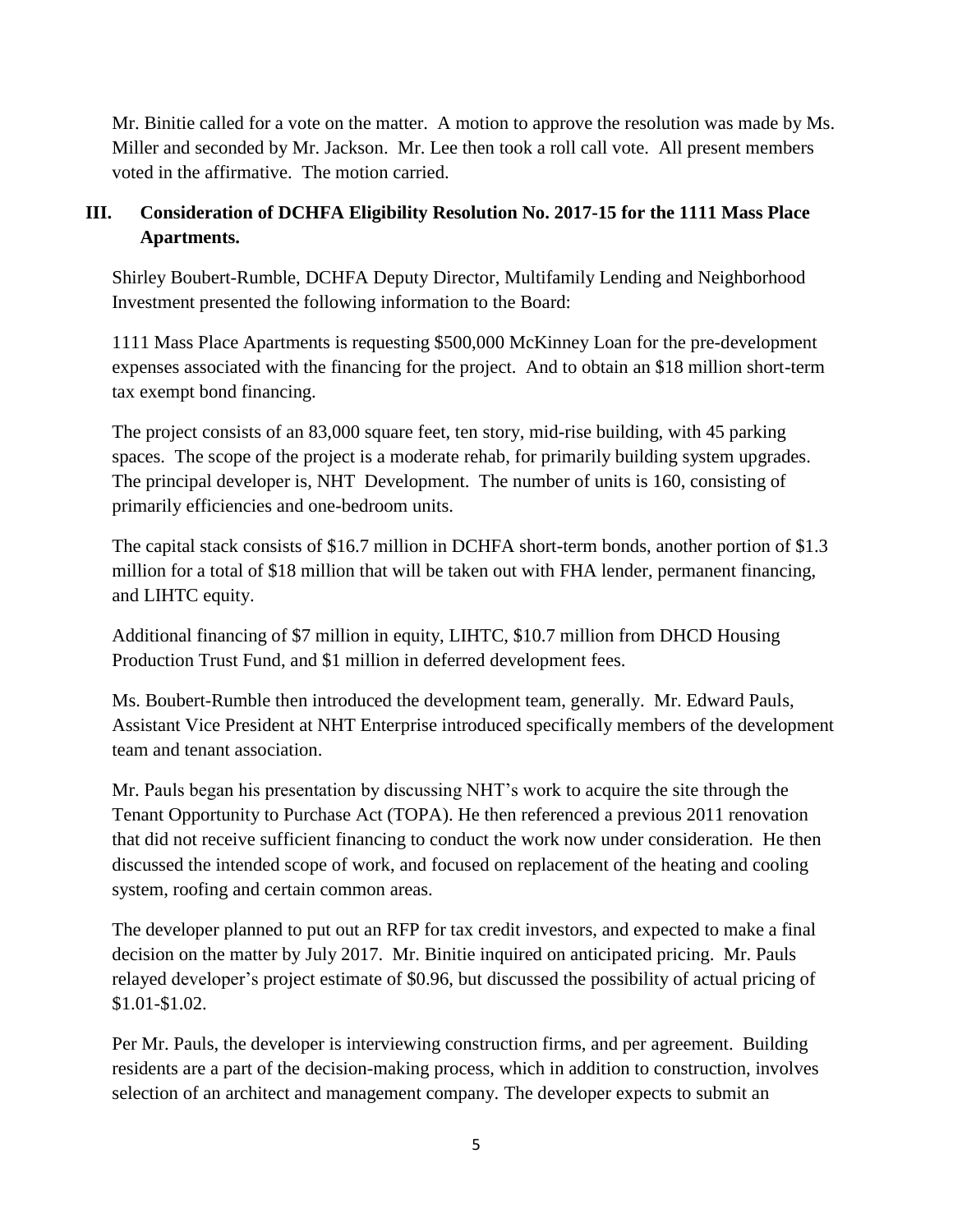application to the US Department of Housing and Urban Development (HUD) September, 2017. The project's DHCD loan has been submitted to DC Council.

Mr. Pauls introduced Mr. Nate Moon of the property's tenant association. Mr. Moon discussed the condition of the building, work completed by the previous owner, and current deficiencies which the planned work will address.

Mr. Claire, tenant association member-at-large indicated that the scope of work will be much less disruptive than during the renovation conducted in 2011. Mr. Binitie asked Mr. Claire whether the tenants are comfortable with remaining in place during construction. Mr. Clair answered in the affirmative. Mr. Ken Rayfus of NHT indicated that work within individual units will be relatively undisruptive (e.g., fixture upgrades). Mr. Binitie inquired on how the work will be divided throughout the building. Mr. Rayfus responded that some work will be done by tier and some by floor.

Mr. Binitie inquired on the developer's predevelopment exposure. Mr. Pauls indicated that the developer has spent just over \$900,000 on predevelopment, and expects to spend an additional \$200,000, and the requested McKinney Act funding will spare the developer from having to expend additional funds out-of-pocket. Mr. Lee asked whether the Developer will expend its own funding before McKinney Act Funds. Mr. Binitie expressed his desire that said order of expenditure in fact occur. Mr. Pauls responded in the affirmative.

Mr. Irving asked whether building life safety systems are within the scope of work on the project. Mr. Pauls indicated that fire control systems will be replaced. In addition, the developer will test sprinkler systems to assess whether replacement is necessary. Mr. Rayfus added that annunciator and fire alarm system replacement will accompany replacement of the central mechanical plant. Mr. Binitie requested clarification on language in the scope that discusses "real-time" monitoring of automatic systems. Mr. Rayfus then described a system designed to monitor and automatically make adjustments to the central plant as needed.

Mr. Binitie reiterated the Board's requirement that McKinney Act funding be expended after developer expends its remaining predevelopment funds.

Mr. Binitie called for a vote on the matter. A motion to approve the resolution was made by Ms. Miller and seconded by Mr. Irving. Mr. Lee then took a roll call vote. All present members voted in the affirmative. The motion carried.

### **IV. Vote to close the meeting to consult with the Board's attorney.**

Pursuant to the District of Columbia's Administrative Procedure Act, Mr. Binitie called for a vote to close the meeting in order to consult with attorney to obtain legal advice and preserve the attorney client privilege between and attorney and a public body or to approve settlement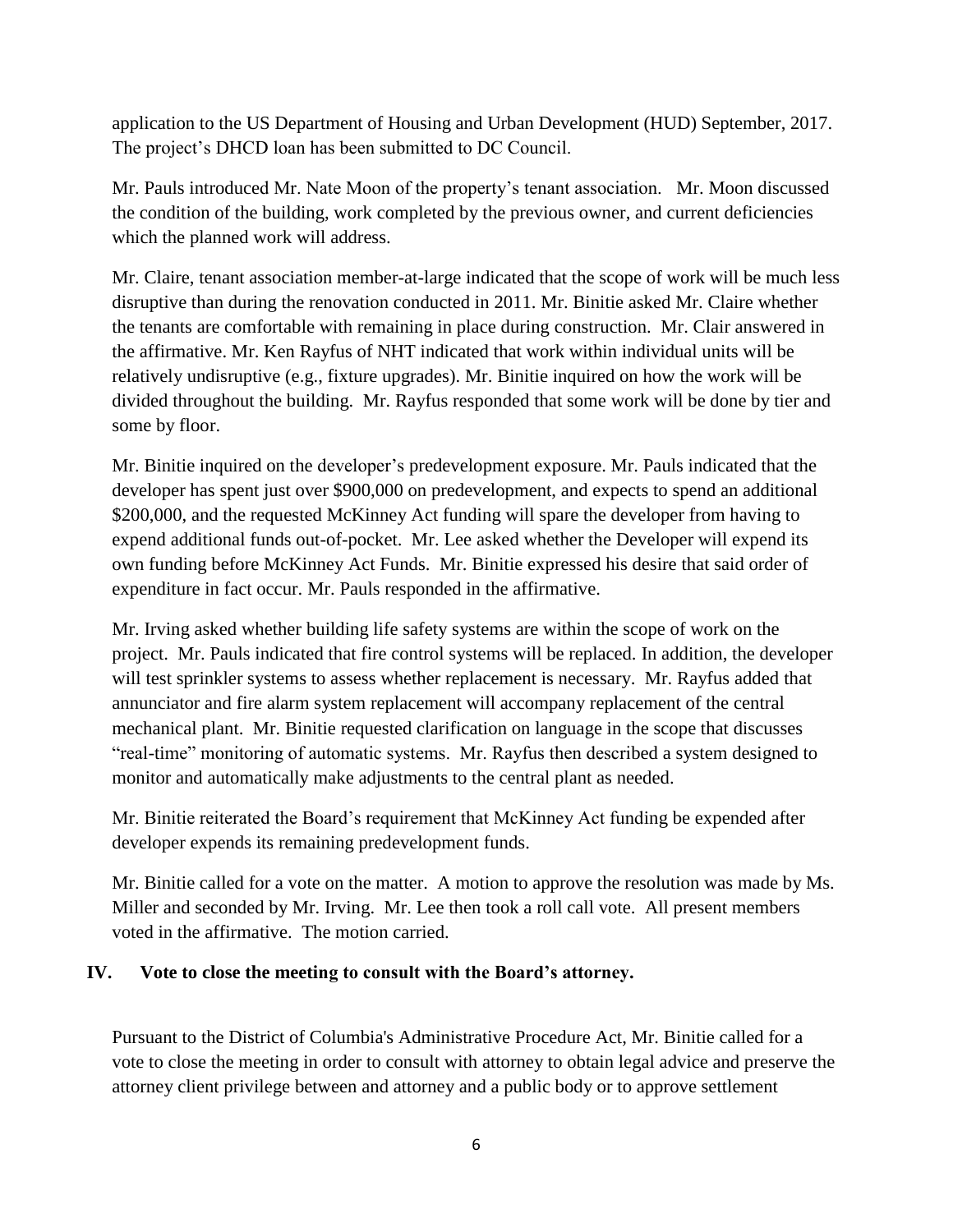agreements provided that upon request, the public body may decide to waive such a privilege. An open meeting would adversely affect matters related to the Agency.

Mr. Binitie then called for a vote to close the meeting. A motion to close the meeting was made by Mr. Irving and seconded by Ms. Miller. The notion was approved by a chorus of ayes.

The meeting was closed at 7:21 p.m. and resumed at 7:32 p.m.

## **V. Executive Director's Report**

- The Agency closed its first DC Home Purchase Assistance Program loan in the week prior to the Board meeting.
- The DC Housing Expo occurred on June 24, 2017. The Agency maintained an event booth where it greeted over 500 current and aspiring DC residents interested in the DC Open Doors program.
- The DCHFA House Crawl was conducted June 17, 2017. There were 32 participants, some of whom identified homes to purchase and began work on securing DC Open Doors financing immediately after the event.
- Of transactions approved under the DC Housing and Community Development's (DHCD) most recent Notice of Funding Availability (NOFA), DCHFA has sized 21 (2,100 units). \$250 million in Housing Production Trust Fund dollars have been requested during the NOFA round.
- The Agency is scheduled to appear at a ground breaking for Portner Flats on Thursday, June  $14<sup>th</sup>$  at 11:00am.
- The Agency is in the process of planning a groundbreaking on its inaugural Housing Investment Platform (HIP) investment at Elvans Road, SE.
- The Agency is planning to conduct a refunding of bonds on the majority of its 90/10 riskshare loans. Request for Board approval is pending, and the Agency will provide related briefing packets at 7/11/2017 Board meeting, price the bonds during the first week of August, and deliver said bonds in mid-August.

Mr. Irving made initial remark regarding, and the Board discussed online registration snafus caused by high public interest in attending the House Crawl event referenced in Mr. Lee's presentation. High turnout at the Housing Expo was also discussed. Mr. Irving suggested increasing the frequency of the event, and upgrading the online presence and procedures associated with online registration.

Ms. Miller asked whether DCHFA's website includes information on Open Doors. Mr. Lee responded in the affirmative and discussed the DC Open Doors information regularly published on the site. There was general conversation about the availability of home purchase assistance program fund availability for individuals seeking to remain and move to the District.